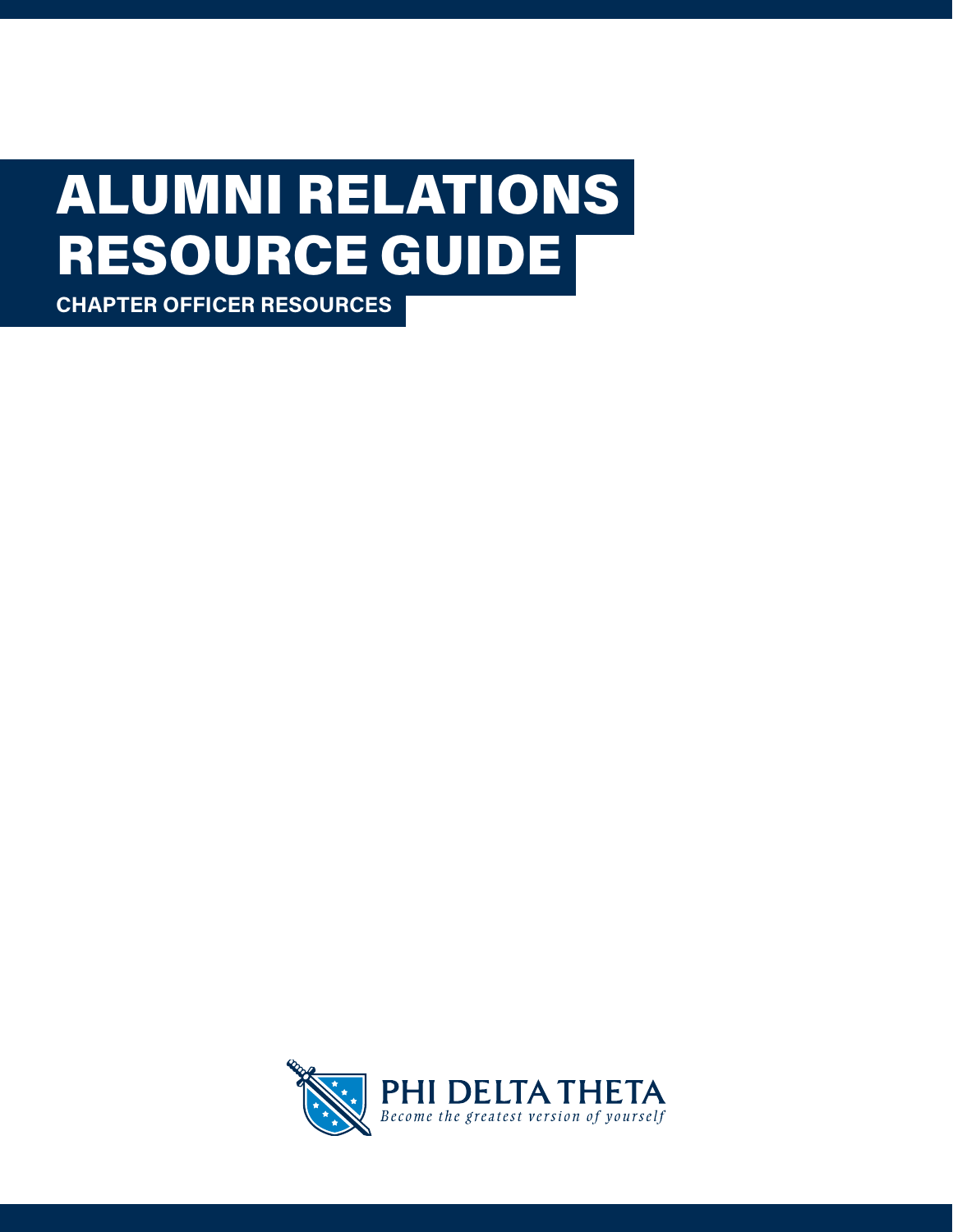# **TABLE OF CONTENTS**

### **INTRODUCTION**

#### **SECTION 1: KNOWING YOUR MEMBERS**

#### **SECTION 2: COMMUNICATING WITH YOUR MEMBERS**

#### **SECTION 3: RECRUITING AND WORKING WITH VOLUNTEERS**

| What Prospective Board Members Should Know and Ask Before Joining the Board 12 |  |
|--------------------------------------------------------------------------------|--|
|                                                                                |  |
|                                                                                |  |
|                                                                                |  |
|                                                                                |  |
|                                                                                |  |
|                                                                                |  |
|                                                                                |  |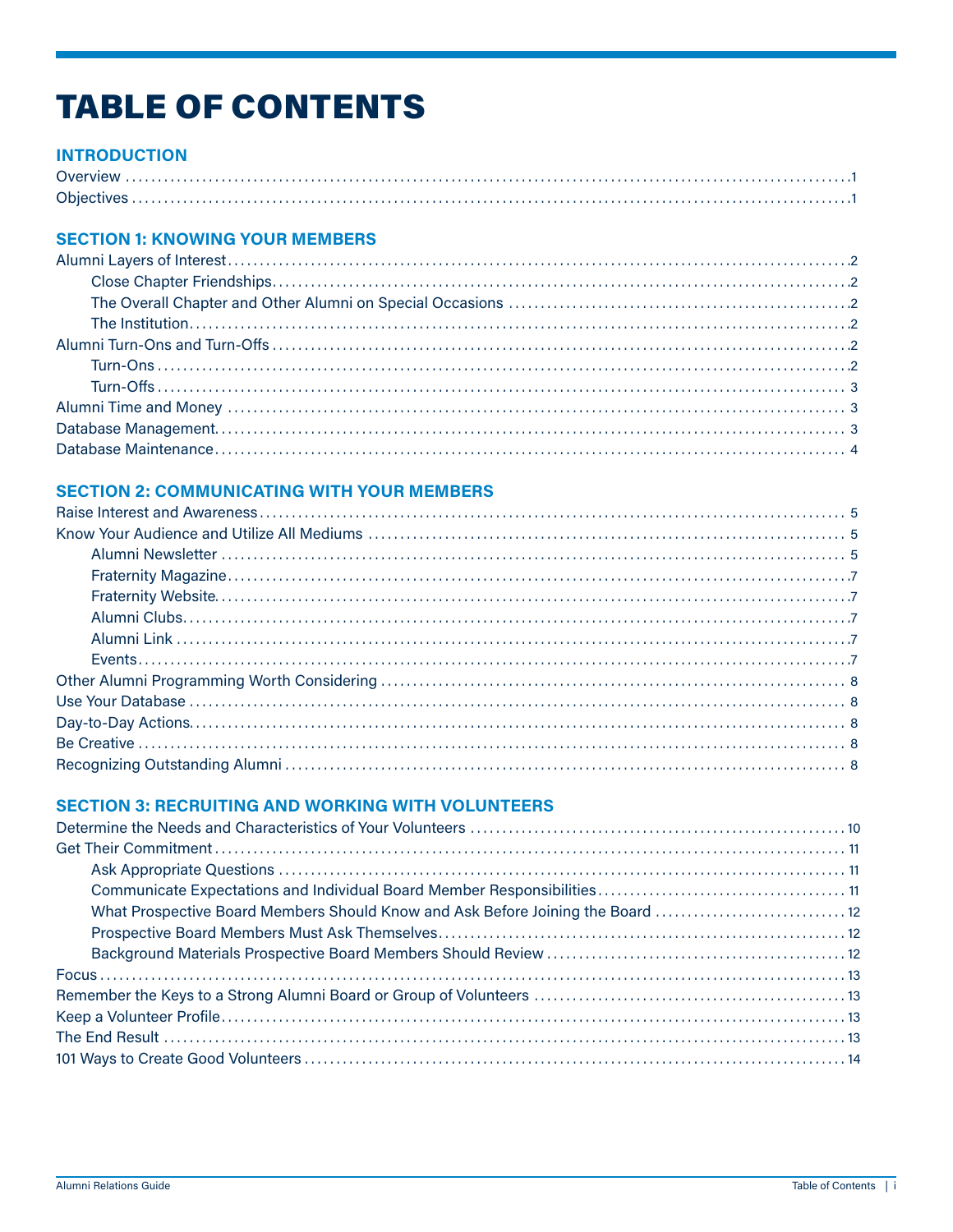# <span id="page-2-0"></span>INTRODUCTION

Alumni relations are important to the future of your chapter. An infusion of volunteers into a house corporation or chapter advisory board (CAB) can provide enthusiasm and motivation. It can also make the difference in a chapter's ability to complete a needed project. However, in light of today's climate in which over 2.5 million nonprofit organizations are seeking time, talent, and treasure at a feverish pace, fraternities should adopt a simple strategy—talk to alumni often. If you are not regularly communicating with Phi Delta Theta alumni members (your only constituency), you are missing out on their resources.

While undergraduates and prospective members are often referred to as the lifeblood of the Fraternity, alumni are undoubtedly the backbone. The experience of alumni, and their willingness to get involved, provides the continuity that is so important to our chapters' well-being. The value of the continued assistance they provide is immeasurable to the General Fraternity, local house corporations, and CABs.

The house corporations/CABs that successfully institute and maintain an ongoing alumni relations program show a genuine concern for their alumni members. That concern will be reflected in the interest, involvement, and investment by the group's alumni.

# **OVERVIEW**

The goal of this manual is to help Phi Delta Theta house corporations/CABs develop effective alumni relations by considering alumni priorities, interests, and expectations. The manual also offers alumni programming tips, along with sample pieces of communication to use when requesting alumni attendance, assistance, or support.

## OBJECTIVES

With the help of this manual, Phi Delta Theta house corporations/CABs will be able to:

- Strengthen their relationship with alumni members by focusing on alumni interests and expectations
- Organize effective alumni events by following proven planning programs and implementing clearly defined roles and responsibilities
- Discuss new alumni programming ideas and opportunities within their chapter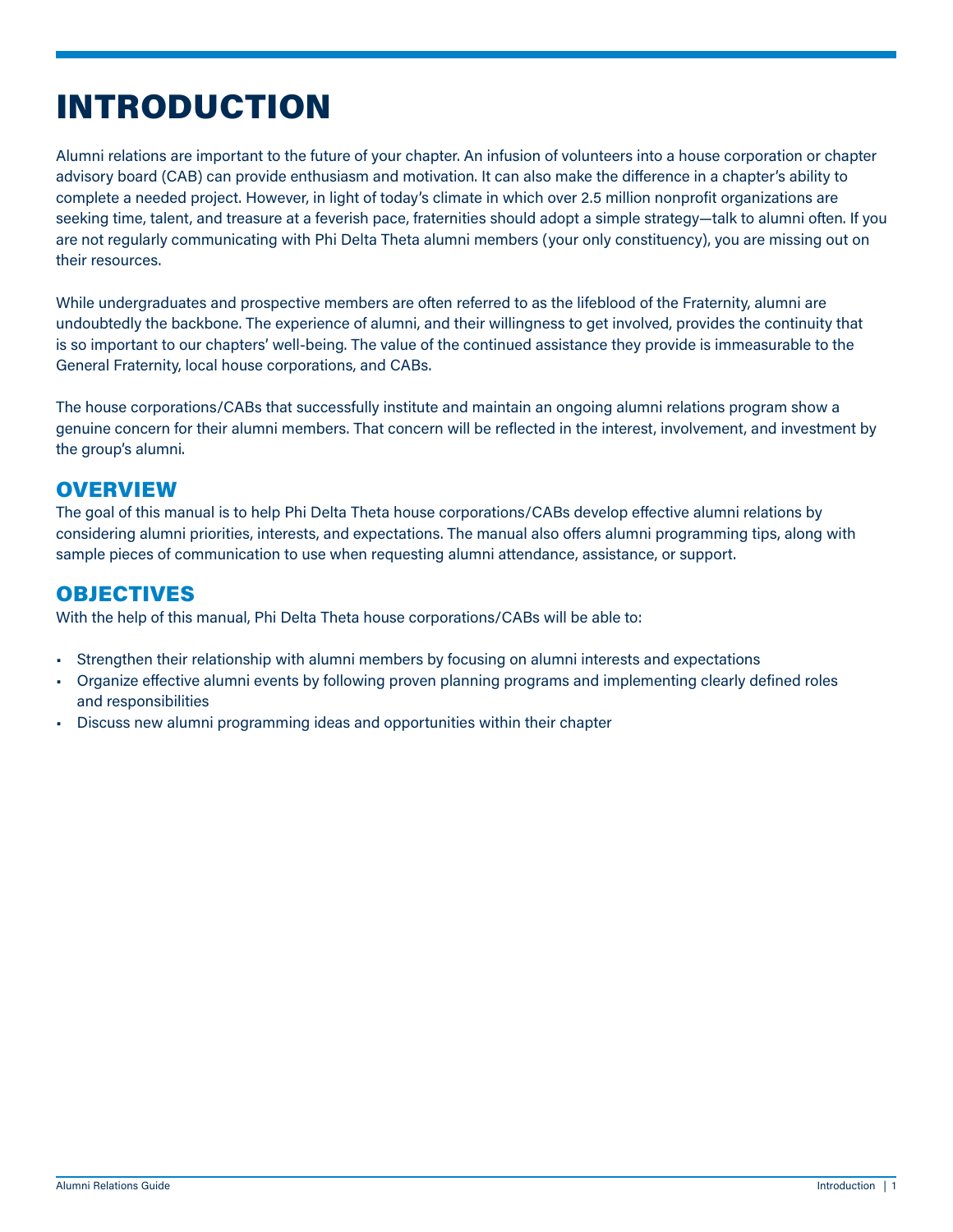# <span id="page-3-0"></span>SECTION 1: KNOWING YOUR MEMBERS

# ALUMNI LAYERS OF INTEREST

So what are the Fraternity-related interests of most alumni? Imagine concentric circles; these circles can be likened to the various layers of alumni interests. The center circle represents the closest chapter friends of an alumnus. The next circle represents the overall chapter itself, followed by other friends and organizations from the college or university and, finally, the General Fraternity.

Let's take a closer look at these layers of interest:

#### CLOSE CHAPTER FRIENDSHIPS

When time is limited, alumni tend to keep in contact with the brothers who are most important to them or with whom they have the strongest friendships. Their connection to these individuals will probably remain stronger than their connection to the overall chapter. Therefore, when you meet an alumnus, be sure to learn about him and find out who are his two or three closest friends in the chapter. When chapters can communicate activities to subsets of brothers who know and like each other, it can serve as a catalyst for more involvement, event participation, and donations.

#### THE OVERALL CHAPTER AND OTHER ALUMNI ON SPECIAL OCCASIONS

Even if an alumnus has a chapter close to where he lives, his chapter of initiation will always be a special place for him. After members graduate from college, many find it increasingly difficult to stay in contact with their old friends, but they want to connect with them when they can. If a house corporation/CAB can make this possible, alumni will appreciate their efforts and most likely stay in touch with the chapter.

#### THE INSTITUTION

Alumni are proud of their alma mater. Many alumni will look through the alumni update section of their institution's alumni newsletters and magazine to get caught up on the lives of their friends or classmates. Athletic programs, new buildings, academic programs, faculty, and new institutional developments also are of interest to them.

# ALUMNI TURN-ONS AND TURN-OFFS

Remember that alumni are in a different phase of life than undergraduates. Their ideas of appropriate behavior and how things should be done, regardless of how they may have behaved or felt during their college years, will have taken on new perspectives. Following are some hints on understanding alumni:

#### TURN-ONS

- A clean chapter house and a respectful attitude towards it
- Adequate notice of events (at least four to six weeks for minor events; three to six months for major events)
- Events starting on time
- Acknowledgments and awards (in-person, by phone, by letter, by email, or by newsletter)
- Old scrapbooks, etc.
- Being invited to and involved with the Ritual
- Contact by other alumni for requests for help/ donations (as opposed to contact by undergraduates)
- Improving the image of the chapter, Phi Delta Theta, and the Greek community
- Opportunities to help undergraduates develop
- Pride in being a member
- **Being asked**
- Staying in touch with Fraternity friends
- **Making new Fraternity friends**
- Enthusiasm of other involved alumni
- Regular communication (newsletter, website, holiday cards, thank you cards, enewsletters, etc.)
- Personal and professional networking opportunities
- Reminiscing about Fraternity experiences
- The opportunity to purchase Phi Delta Theta apparel and memorabilia
- The opportunity to visit casually with chapter brothers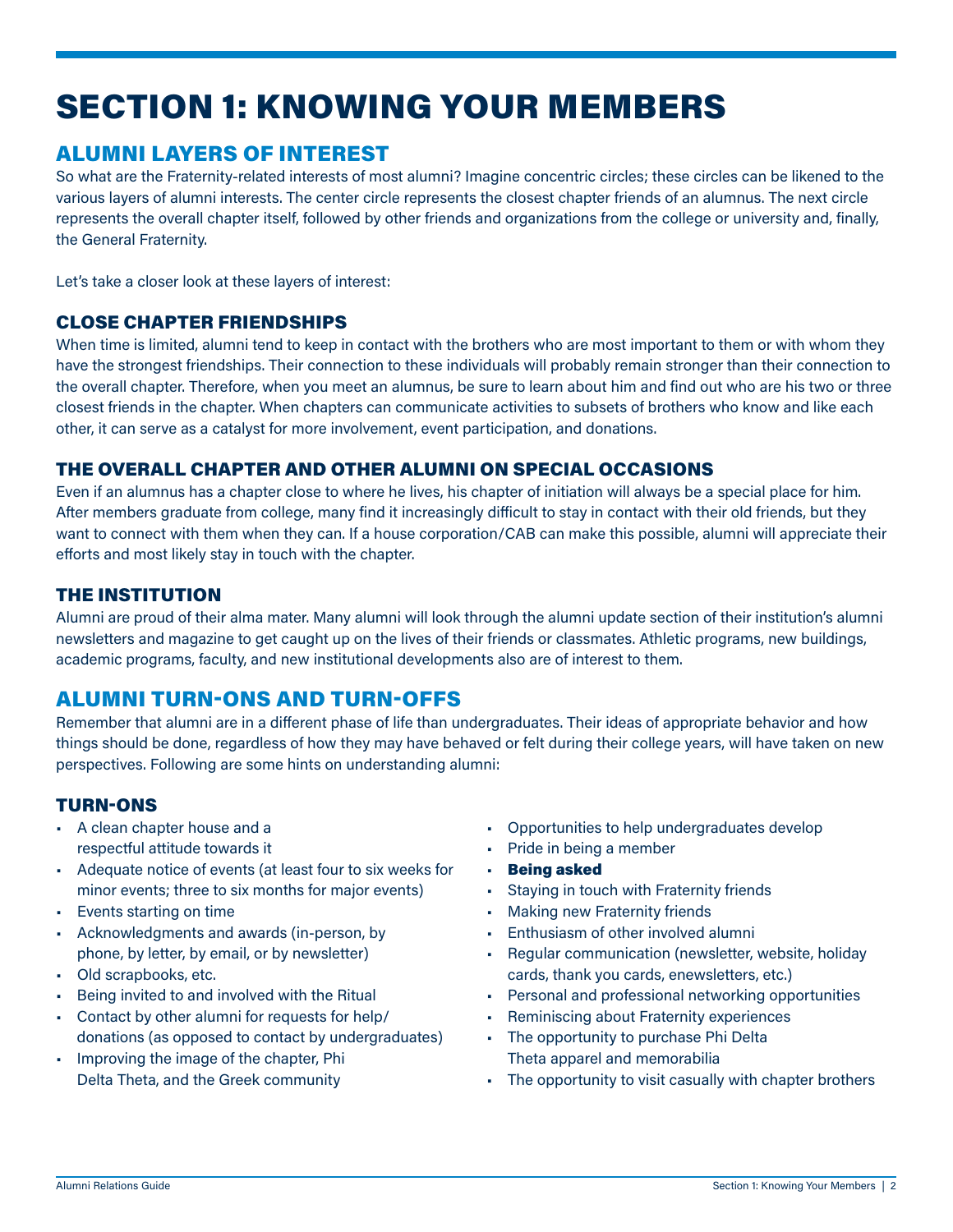#### <span id="page-4-0"></span>TURN-OFFS

- Loud music
- Irresponsible drinking
- Last-minute invitations, inadequate notice for events
- Being ignored at chapter events or alumni events
- A request for money, especially if it is the only contact in a long time
- Not being thanked for time or money
- Feeling uncomfortable bringing spouse or children
- Foul language and off-color humor

## ALUMNI TIME AND MONEY

• Drunken behavior

- Stories or pictures of drunken or other inappropriate behavior
- In-your-face attitudes
- Poor relations between the chapter and the university/college

While individual differences always exist, we can draw some general conclusions about the time and money that alumni have available to invest in the chapter.

A typical Phi Delta Theta alumnus may have the following list of priorities:

- 1. Family
- 2. Career
- 3. Religious and church involvement
- 4. Local community activities
- 5. Personal leisure
- 6. Fraternity

If we examine the various age groups of our alumni, we discover the following:

| <b>Age</b>        | $20 - 25$ | $26 - 30$ | $31 - 50$ | 51-60 | $61+$ |
|-------------------|-----------|-----------|-----------|-------|-------|
| Disposable Time   | 25%       | 10%       | 5%        | 25%   | 75%   |
| Disposable Income | 5%        | 5%        | 2%        | 20%   | 50%   |

## DATABASE MANAGEMENT

The access to, maintenance of, and control of information is going to determine which chapters are successful with alumni relations and fundraising in the future. In order to ensure your chapter's success, you need to have a database that truly provides you with insight and information about your members. *The best way to do this is to exchange information with General Headquarters and the university (alumni and development office).* These groups are likely to receive information about your members. Regularly compare your information to theirs to see whose is the most up-to-date. This should be a win-win partnership as it is likely that your chapter may provide some new data to them as well.

*Remember: you cannot communicate with or solicit members if you cannot contact them.*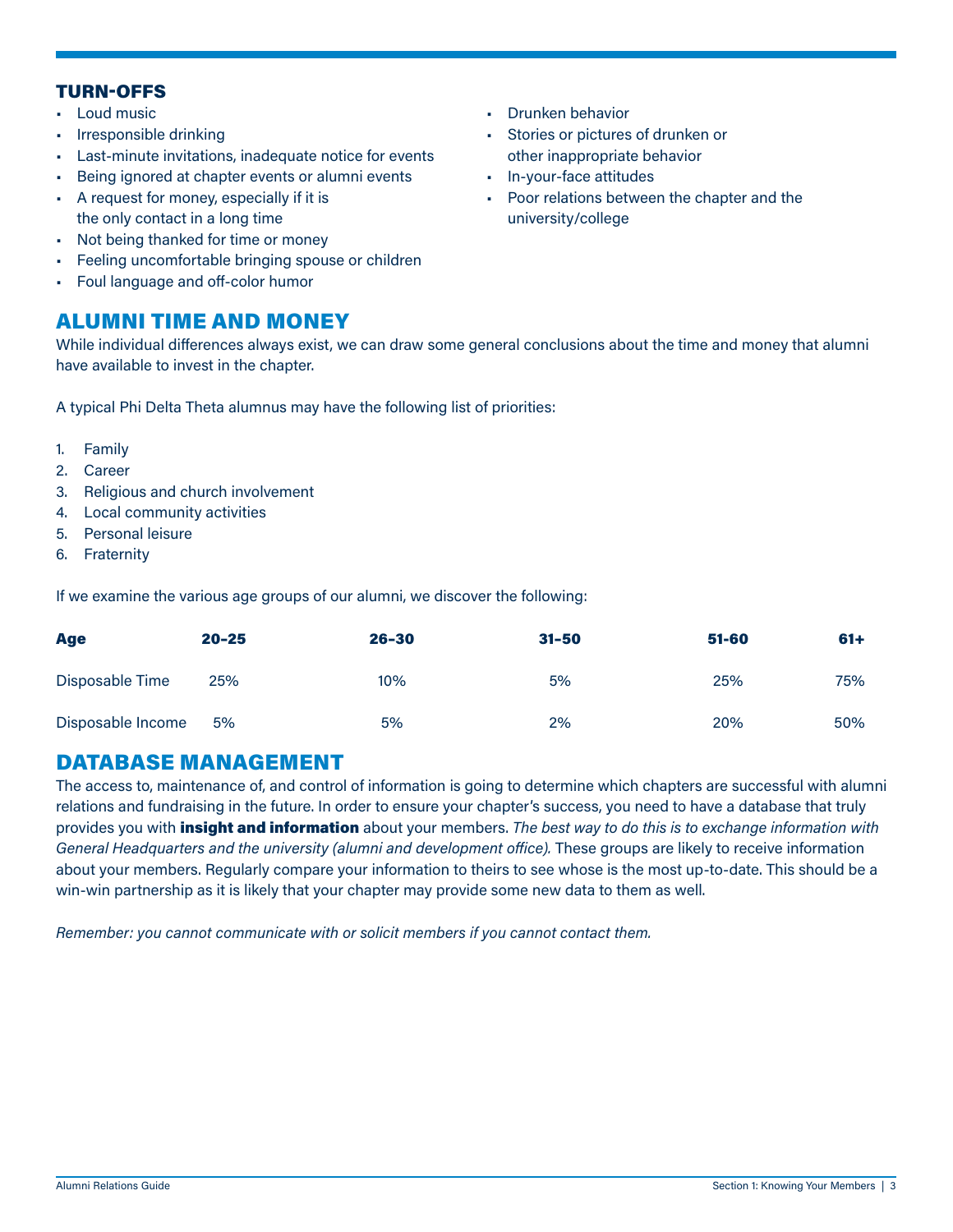- <span id="page-5-0"></span>• Title (e.g., Dr. or Capt.)
- First name
- Last name
- Suffix (e.g., Jr. or III)
- Home address
- Home phone
- Home email
- Employer
- Job title
- Work phone
- Work email
- Spouse's name
- Anniversary
- Children (how many, names, birthdays)
- Date of birth
- Initiation date
- Chapter offices held
- National offices held
- Interests
- Contact preferences
- Friends in the chapter
- Giving history
- Date file updated

Each of these fields will provide you with insight into this member.

It also provides you with opportunities to communicate with him and provide service to him—a birthday or anniversary card, or a memento celebrating the anniversary of his membership in the organization.

# DATABASE MAINTENANCE

Once appropriate information about your members is collected, keep it current! We live in a very mobile society—people change jobs and home addresses regularly.

#### *Remember you can receive an update about a member from anyone at anytime.*

When you receive these updates, be sure to add them to the database. Beyond the random updates you may receive from people, the chapter should actively try to maintain and improve its records.

Below are some steps an organization can take to ensure the accuracy of its database:

- Sending out a *minimum of four mailings* per calendar year. If someone has moved, you can receive his new address from the post office. Additionally, one of these mailings should be a profile update to ensure that the information you currently have about the member is accurate. At events, provide an opportunity for alumni to verify their contact information. Print a copy of the database, in initiation year order, and have it available at the check-in table. It will only take the member a few seconds to check his information and that time can be extremely productive. If a member's data is not correct, have him update his information by going to [phideltatheta.org/members/update-your-info/.](https://www.phideltatheta.org/members/update-your-info/) Additionally, the web can be used to track people down—many tools and search engines are available.
- Read national and university publications for news. Also look at local papers.
- Reach out by building a family tree. Have members contact those in the chapter who came before them in their "family line" to build a relationship and obtain updated information.
- If you can't find the person, check with his friends from the chapter. They may have been in contact with him and can provide an update (new address from the exchange of Christmas cards, etc.). Send out a request in your communications for Lost Brothers information updates.
- Spouses of members and parents of members may also have accurate information for many of their husbands' or sons' peers.
- Develop an Alumni Link program.

#### *Database maintenance must be done every day.*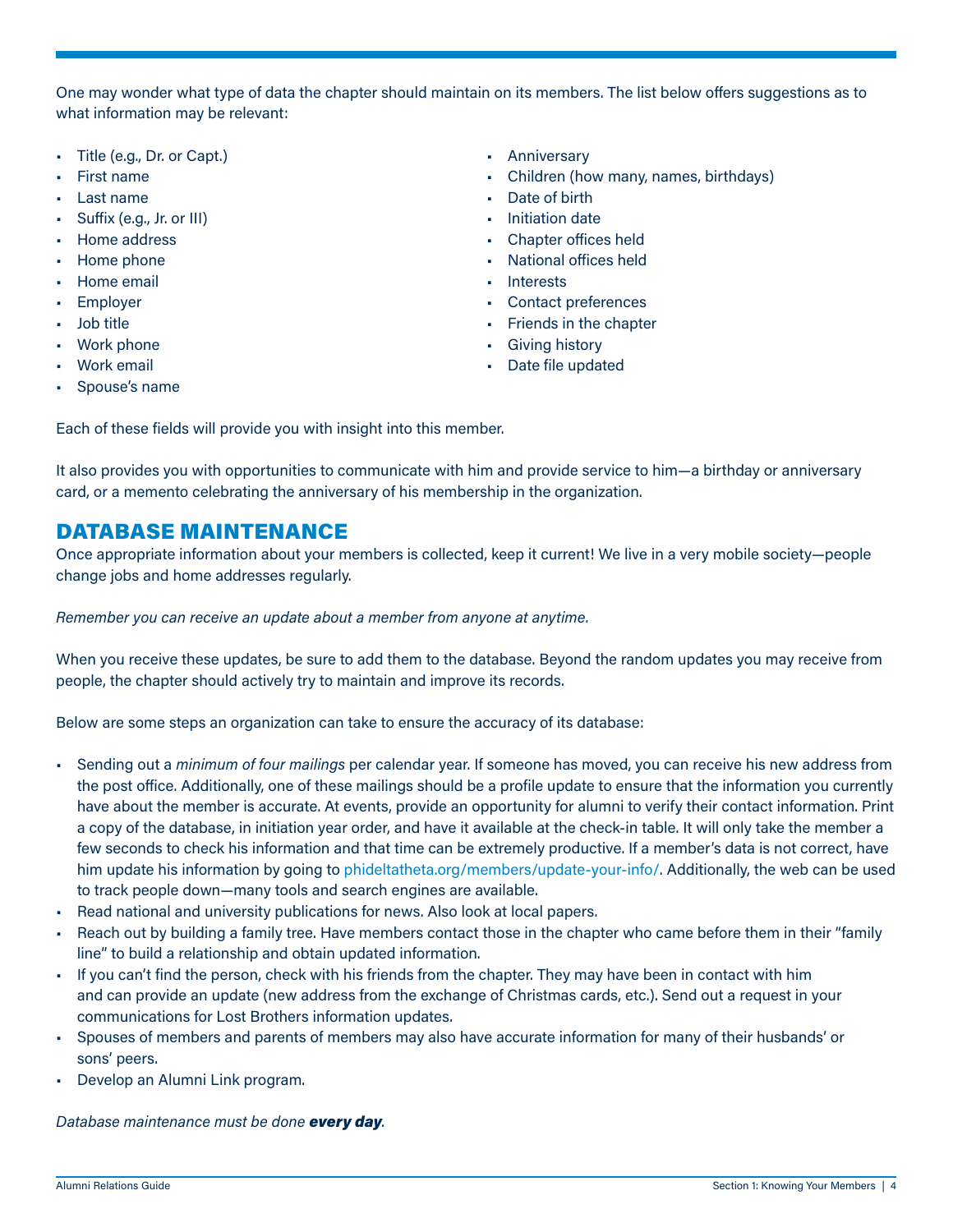# <span id="page-6-0"></span>SECTION 2: COMMUNICATING WITH YOUR MEMBERS

# RAISE INTEREST AND AWARENESS

Notice that it is called Alumni Relations. There is an "s" indicating that it is a program and a process, not a one-time occurrence. You cannot communicate with a member once and expect that he will automatically participate in or give to your cause. It takes time to build and maintain a relationship. Therefore, your chapter must communicate regularly and often with alumni members. When you develop a coordinated communications plan, remember that in addition to collecting information about your members, you should talk to them about the chapter. Let them know about your current successes and opportunities. Have any members received recognition for anything? Has the chapter received recognition for anything? There is a direct correlation between the level of involvement and the level of giving. There is also a direct correlation between the **level of awareness** and the **level of giving**. The information you gain from your interaction with members will have a direct impact on your organization's ability to raise funds.

# KNOW YOUR AUDIENCE AND UTILIZE ALL MEDIUMS

Remember, not everyone likes to receive his information in the same manner. Therefore, use multiple approaches to reach out to your members: mail, email, web, phone, events, face-to-face, etc.

Below are some ways your chapter can communicate with your alumni:

#### ALUMNI NEWSLETTER

Don't underestimate the value of the traditional alumni newsletter. While there are newer and flashier electronic means that you can use to communicate with your members, not all alumni are wired, and some people like the tangible feel of paper in their hand versus intangible electronic communication.

As you are creating the newsletter think of the audience. This publication is primarily for your alumni. Therefore, the newsletter must be of interest to alumni. The newsletter should be full of articles **about alumni**. Two to four times a year, your brothers should open up the mailbox and read the news and comments of *their contemporaries*. Learn more about the services General Headquarters can provide here [phideltatheta.org/members/alumni-newsletters-fundraising](https://www.phideltatheta.org/members/alumni-newsletters-fundraising/)/.

*Remember, in order to ensure that the newsletter is appropriate for the target audience, the house corporation or CAB should maintain oversight of the newsletter and coordinate the activities of the alumni secretary.*

When you share news about the chapter, include a few personal interest stories about current undergraduate members. A story about the accomplishments and future plans of two or three chapter seniors/leaders gives more insight into the status of the chapter than a report on the latest tenth-of-a point increase in overall chapter GPA. *Alumni want to know what Phi Delta Theta is like today on the campus; show them the product of Phi Delta Theta: its members.*

*Remember an alumnus' family will also likely read the newsletter. Therefore do not include inside jokes or vulgarity.*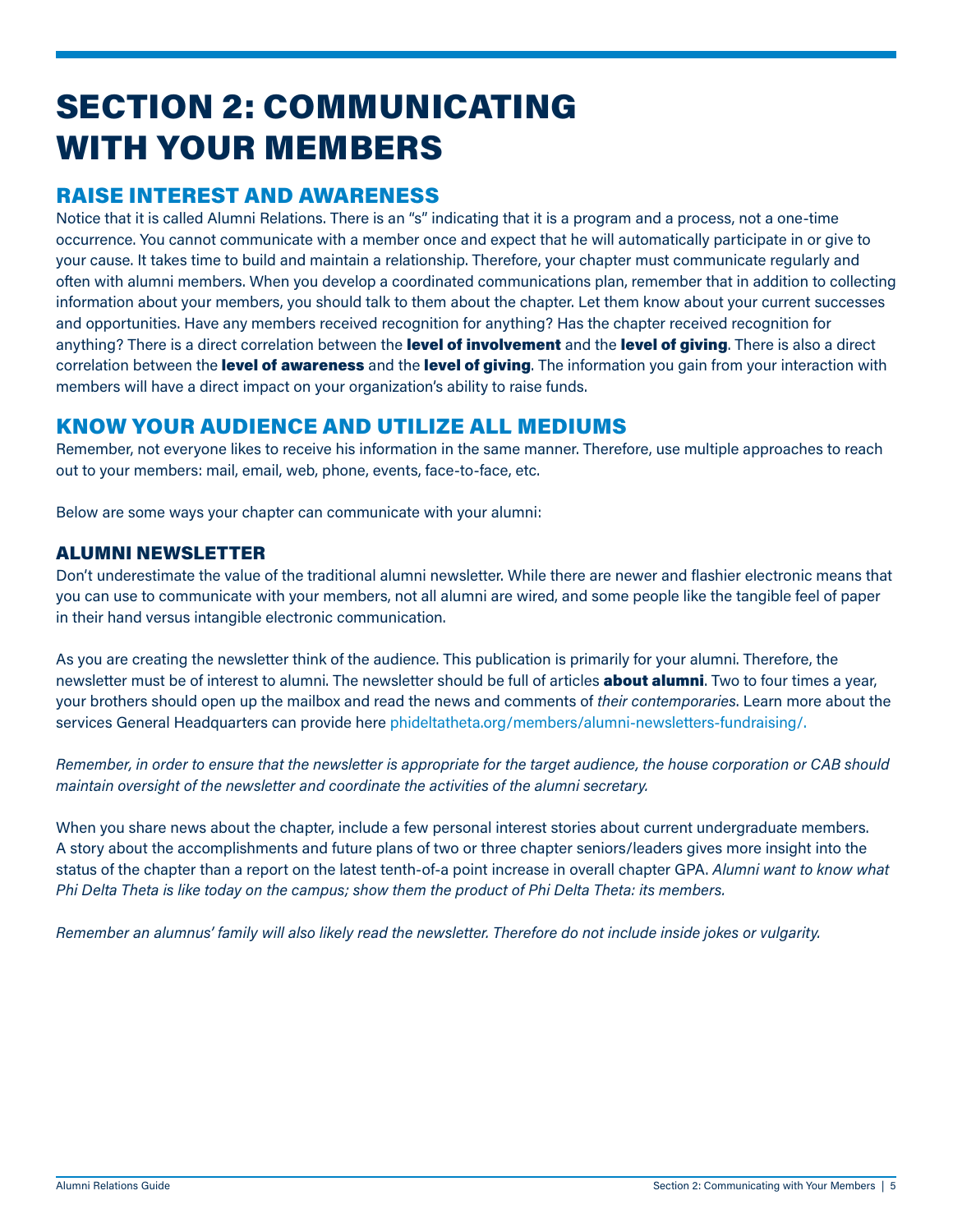The objectives of an alumni newsletter are to:

- Help alumni communicate with each other
- Provide chapter updates
- Create a pool of interested and contributing alumni members
- Provide a leadership opportunity for active members to get involved in alumni programming

So, how do you make the newsletter relevant to alumni?

- Complement chapter fundraising efforts
- Communicate upcoming chapter events and activities
- Introduce the alumni to the undergraduate members
- Show the alumni that the undergraduate members value them
- Have both an undergraduate and alumni editor for the newsletter, and be sure that they collaborate.
- Think about what alumni would like to know about the chapter when collecting information. Also consider including bits of information or statistics about the campus that they might not learn from other alumni publications (particularly good as filler material when you need an extra three or four lines to complete a page).
- Establish an Alumni Profile in each issue. Interview an alumnus and write up an interview summary for publication. A human-interest story about an alumnus is sure to be popular.
- Establish an undergraduate member profile in each issue.
- Include an Alumni Update self-addressed reply card or sheet in every issue. This is an easy and excellent way to gather current information about alumni. Consider asking for the following information:
	- Personal news
	- News about other chapter alumni
	- Information they would like to see in the newsletter
	- Internships or career opportunities in their company
	- Names of high school graduates the chapters or house corporation/CAB should contact with college/Fraternity information
- Once you get responses, publish them in a list organized by either last name or year in school. This will make it easier for alumni to find their friends. Keep the responses on file. Be sure also to let General Headquarters know about alumni updates.
- Include a Career Capsules section including brief notes or career tips relevant to alumni. Get content for this section from the campus career center, newspapers, business magazines, and invite alumni to send in their own tips to share.
- Always include a calendar of upcoming events. Remember that most alumni have limited time and need advance notice to plan their participation in university or Fraternity activities. Announce dates for events at least a semester in advance.
- Include some news about general Greek Life activities and trends on campus. Many alumni experienced a different campus environment; help them understand the one in which the chapter currently operates.
- Always include a chapter or officer report section in the newsletter offering brief highlights of significant chapter activities and accomplishments. Include pictures when possible; however, make sure that they all are in good taste.
- Have a Help Wanted section listing ways alumni can support the chapter or get involved.
- Solicit alumni to write brief columns for the newsletter on topics of individual interest or expertise Include a report from your chapter adviser(s) and the corporation board officers.
- Acknowledge any alumni who have recently donated time or money to the chapter.
- Include home and email address updates provided by alumni. Help them keep in contact with each other.
- Create an email version of your newsletter to send to your alumni, and provide an email address for responses and news from your alumni.
- Consider putting chapter statistics in graphs and charts (like *USA Today*).
- Promote alumni participation in upcoming philanthropic activities or mentoring.
- List contact information for chapter alumni leadership and all members who write articles for publication.

If your chapter does not have an alumni newsletter, get one started. Even if the chapter starts small, encourage them get something out the door every semester. Visit [phideltatheta.org/members/alumni-newsletters-fundraising/](https://www.phideltatheta.org/members/alumni-newsletters-fundraising/) to get started.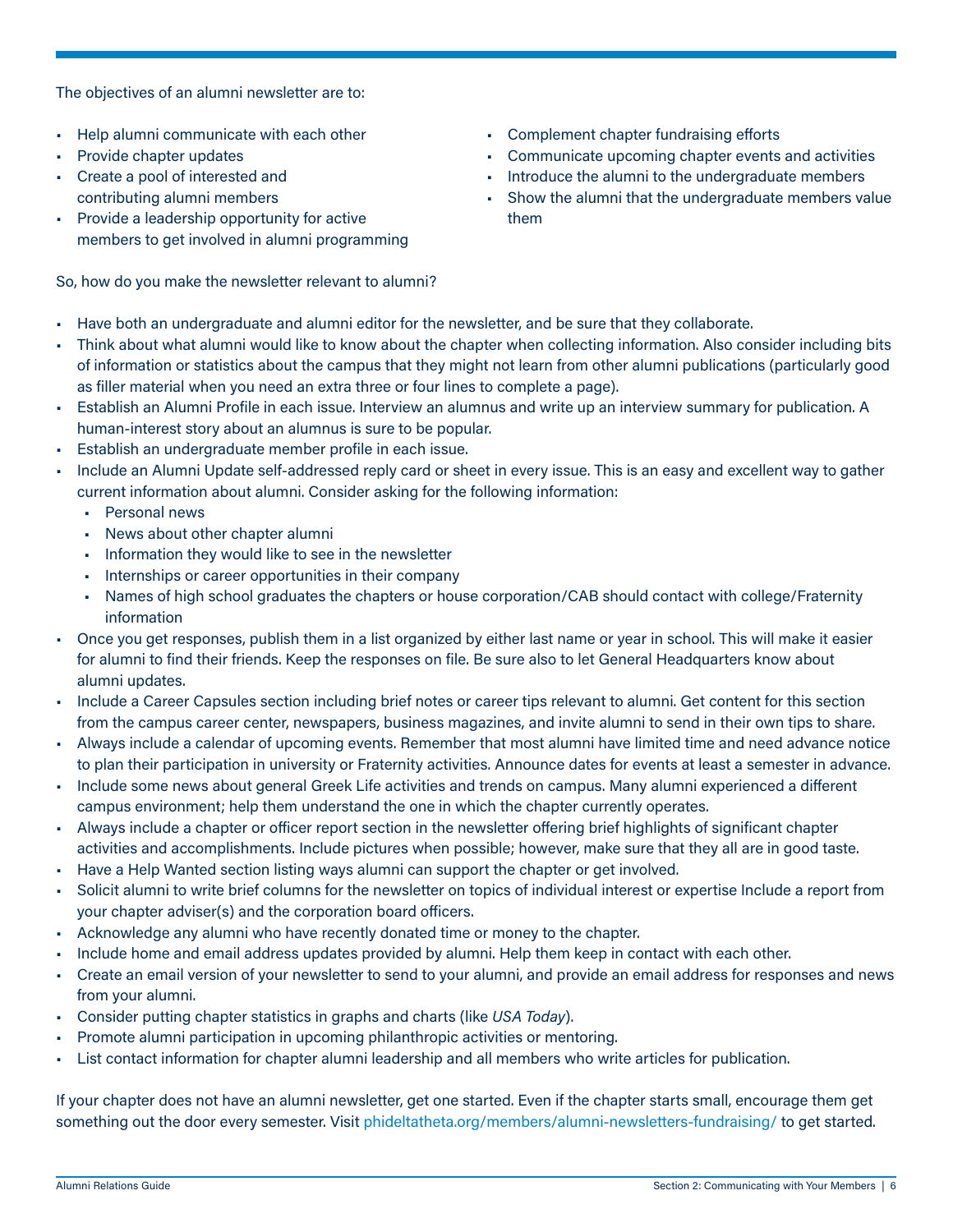#### <span id="page-8-0"></span>FRATERNITY MAGAZINE

Many alumni have moved far from their home chapter, or any chapter, and *The Scroll* may be their only contact with the Fraternity. All alumni open the magazine and look for news of their own chapter. Submit ideas to *The Scroll* staff for feature articles on your prominent/interesting alumni. Avoid having an issue of *The Scroll* published without a submission about your chapter. Submit chapter news via the website [phideltatheta.org/members/submit-good-news/](https://www.phideltatheta.org/members/submit-good-news/) or by emailing the Scroll Editor and Engagement Coordinator Kelly Derickson at [kderickson@phideltatheta.org](mailto:kderickson%40phideltatheta.org?subject=Chapter%20News).

#### FRATERNITY WEBSITE

With recent upgrades in technology, the Fraternity website located at [phideltatheta.org](https://www.phideltatheta.org) features a wealth of information that is easily accessible. Additionally, the new dashboard feature allows an alumnus to view his chapter's current information.

#### ALUMNI CLUBS

An alumni club is an organization that functions within a geographic area, typically an area with a high concentration of alumni. The primary purpose of such an association is to provide fellowship for all alumni who reside in that geographic area. In particular regions of the country, Phi Delta Theta men from different chapters gather frequently to enjoy the bonds we all share. These clubs can play an important role in the life of our members, especially when a member is far from his chapter and the alumni club is the only way he can interact with other members.

The alumni club's event schedule presents an opportunity for chapters to provide information about their status and progress. Also, alumni club leaders may choose to organize group support for financial campaigns.

#### ALUMNI LINK

In this program, as classes graduate and leave the campus, the members of that class select one brother to serve as the "Link" for his group. The Link is responsible for keeping up with his classmates and reporting address changes and alumni news to the chapter, General Fraternity, and area alumni clubs. The house corporation and CAB can take the lead in enlisting Links for previous chapter eras so that there is an established contact chain for announcing reunions, special events, mentoring needs at the chapter, etc. By communicating with Alumni Links, the chapter is able to promote existing reunions and publications, circulate résumés from the chapter's seniors, solicit recruitment recommendations, and most importantly, promote alumni attendance at Founders Day, initiations, and other key events.

#### EVENTS

In addition to reading about each other, alumni like to congregate and socialize. One of the best aspects of fraternity membership is the lifelong friendships that are created. You can help to continue these relationships by providing events at which alumni and their families can spend quality time together. These events do not have to be elaborate, but they should occur at roughly the same time each year. That way alumni can anticipate and look forward to the events.

Alumni programming involves all of the features required for successful event planning. When done properly, an alumni relations program can:

- Illustrate the value of life-long membership in Phi Delta Theta
- Develop a stronger sense of history for the undergraduate members
- Provide advice and guidance to chapter leaders
- Assist the house corporation or CAB in utilizing alumni resources
- Assist individual members with career counseling
- Create new relationships among undergraduate chapter members and alumni
- Supplement the chapter's recruitment program by providing testimonials
- Provide a well-rounded experience for members
- Keep alumni ready and willing to provide extra financial support when needed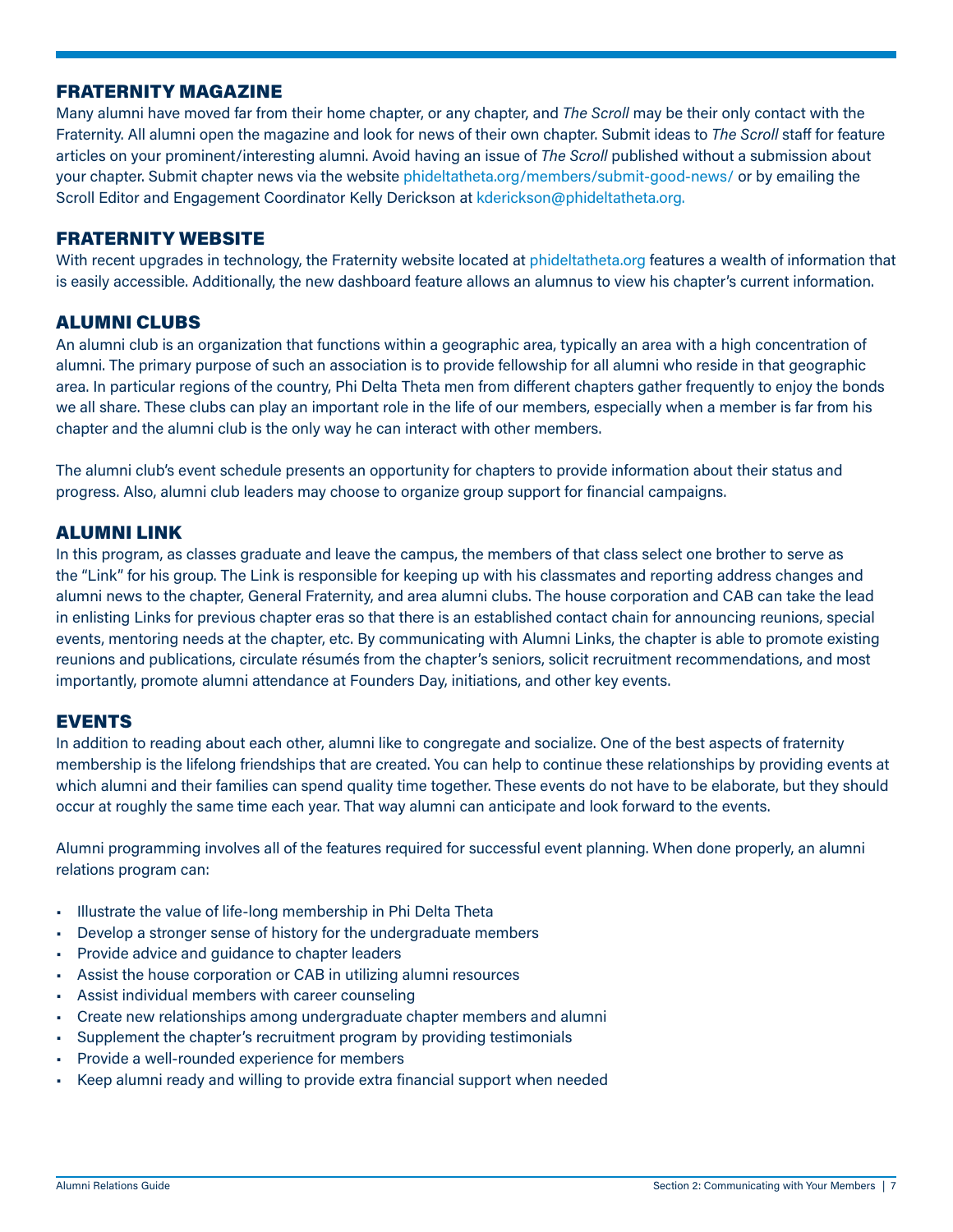# <span id="page-9-0"></span>OTHER ALUMNI PROGRAMMING WORTH CONSIDERING

- Inviting seniors to attend house corporation/CAB meetings
- Arranging for the house corporation/CAB to take seniors to dinner
- Sending seniors to alumni chapter meetings in the area
- Using alumni to influence and encourage other alumni
- Involving past presidents
- Displaying alumni pictures in the house
- One call, one alumnus, one day
- Adopting an alumnus

# USE YOUR DATABASE

Plan your communication. Should you have events in which spouses can participate or have separate events for spouses? Do you need to plan some family activities or provide baby-sitting for children?

# DAY-TO-DAY ACTIONS

What do alumni (and their families) experience if they drop by the house unexpectedly? The condition of the chapter house, the attitude of the members, and any media attention (good or bad) he might know of will affect the impression your chapter makes on an alumnus (and his family). Your behavior will speak louder than any publication you can send them. Further, individuals will tell eight to sixteen people about the experience they had with the members. The chapter must avoid the perception of trouble. *Remember: perception is reality.*

# BE CREATIVE

Your goal is to make everyone want to read what you've sent them or to get them to expect to participate in events. In order to get them to read the letter or mailing, you need to get them to open the envelope. How many of you know when you are receiving something from your organization (labels that look the same, etc.)? Try adding a message to the outside of the envelope to pique their curiosity. Make sure to follow Phi Delta Theta's established brand guidelines and download any needed assets like the logo or coat of arms from the website here: [phideltatheta.org/members/resources/brand-assets/](https://www.phideltatheta.org/members/resources/brand-assets/).

Try some different forms of communication:

- Have each chapter member pick an alumnus to correspond with for a semester
- Work on tracing the history of your chapter—you can even make it a competition
- Send them handwritten cards that show you care
- Pledge class reunions, five-year reunions, fraternity family reunions
- Use events that are already organized and piggyback off of them, i.e., General Headquarters events and university events

## RECOGNIZING OUTSTANDING ALUMNI

The house corporation and CAB can never recognize and thank its own alumni enough. Think about what would be most meaningful to the alumni volunteers. Would they want to be recognized at a special event? Would they like to be recognized in the college/university alumni publication? The alumni relations committee should take some careful time thinking about the many ways the chapter can thank alumni for their contributions.

Here are a few to consider:

- **Outstanding alumni volunteer:** This can be for an alumnus who contributes time, energy, and talents on behalf of the chapter
- **Outstanding House Corporation Officer:** Specifically for someone who volunteers working with housing issues
- **Outstanding Advisory Board Member:** For individuals serving in advisory capacities
- **Outstanding Committee Member:** For active involvement in implementing and executing specific tasks and responsibilities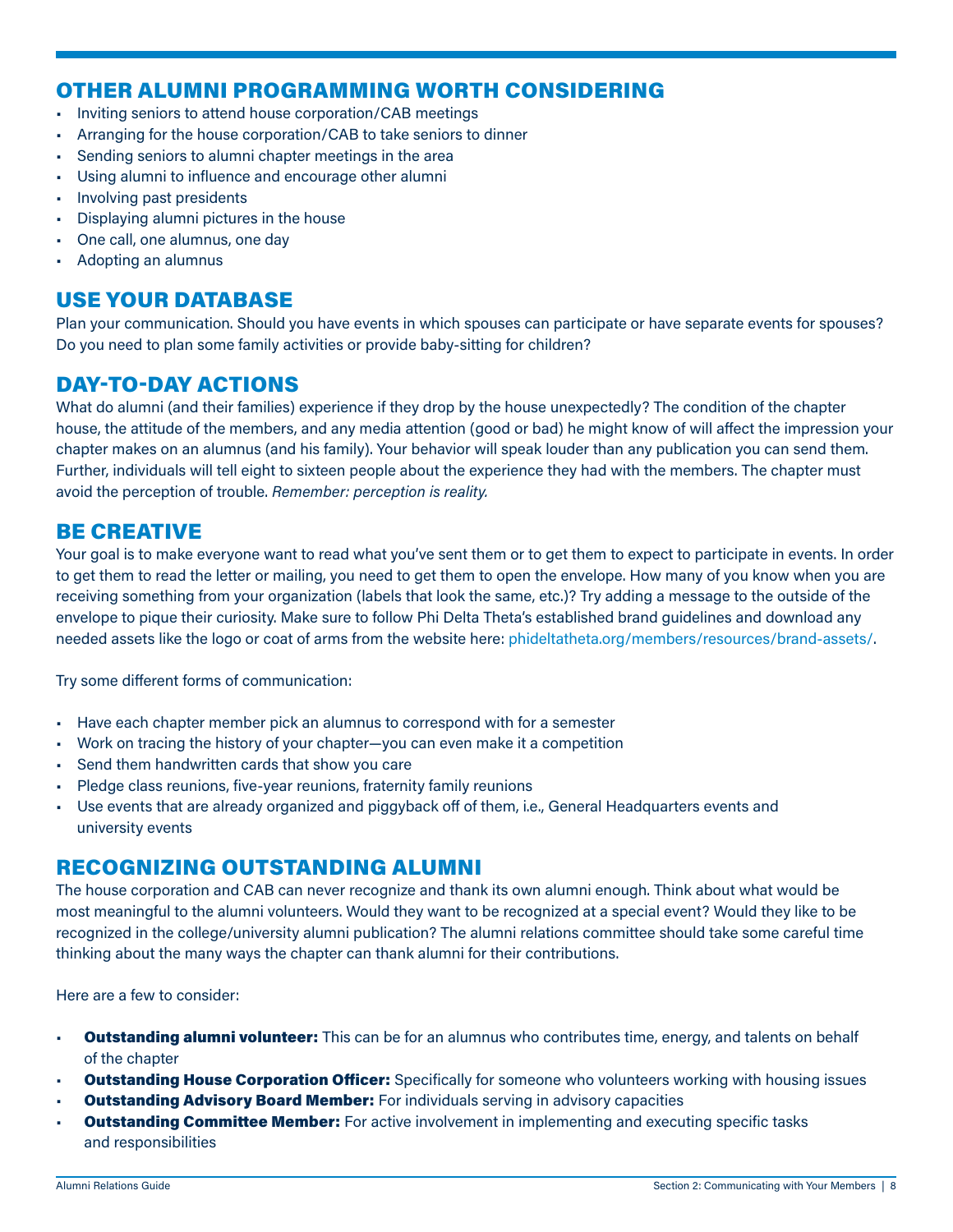- Contributor Award: For individuals who do not hold formal leadership positions as alumni but contribute time, money, or expertise on behalf of the chapter
- Seniors in Newsletter: Recognize all seniors and a listing of their major and planned professional endeavors
- Distinguished Service Award: For long-term service on behalf of the chapter. This may also go to an alumnus who represents the chapter at the national level
- Inter-fraternity Award: For an alumnus who contributes to the entire Greek community on campus
- Hall of Fame Program: Establish a program to recognize alumni who have achieved significant personal or professional success
- General Fraternity Awards: Use the established awards already in place first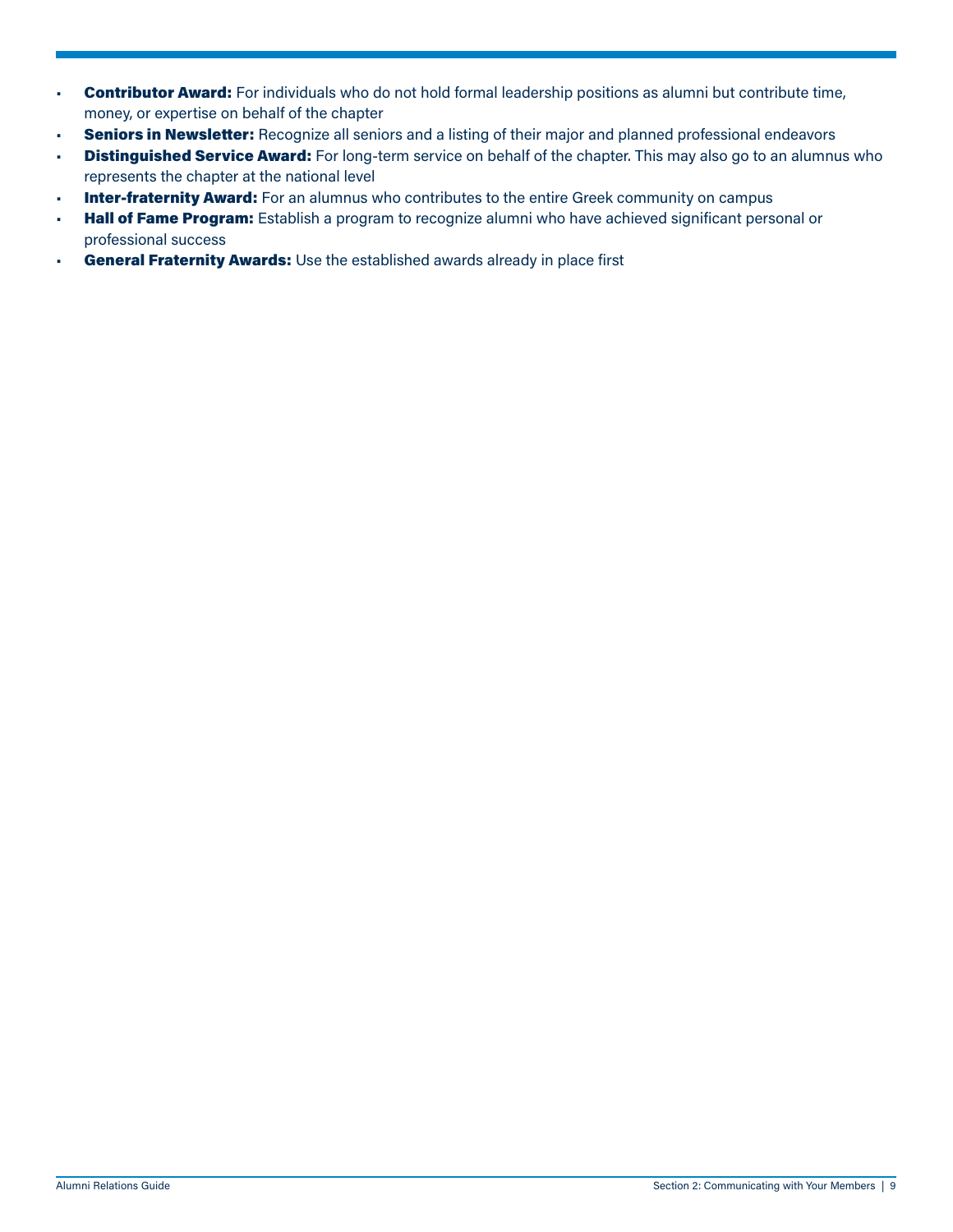# <span id="page-11-0"></span>SECTION 3: RECRUITING AND WORKING WITH VOLUNTEERS

Alumni offer the potential for maintaining the excellence of a chapter by providing continuity, explaining positive traditions, and offering their experience and guidance for chapter operations. Many have been chapter leaders and can help the undergraduates learn from their successes and mistakes. Their professional experience can translate well into particular chapter advisory positions.

Alumni can provide assistance in planning and carrying out the chapter's alumni communications and activities. They can help with telephone calls, mass mailings, and recruiting other alumni to be involved with the chapter. Alumni can provide experienced supervision of chapter housing, including related legal and financial affairs. Individuals who own their own homes are great resources for house corporation boards. They have the knowledge and experience in dealing with challenging housing maintenance and repair issues, taxes, insurance, etc. Alumni members can also provide special support for the chapter in emergency situations. In order to increase participation of alumni, there are several steps you can take:

# DETERMINE THE NEEDS AND CHARACTERISTICS OF YOUR VOLUNTEERS

- **They want to feel their service is wanted:** Alumni want to feel wanted. They will not readily volunteer their time and efforts if they feel that the chapter does not want them involved. We need to remember to work *as hard recruiting* our alumni as the chapter works for new members.
- **They must feel there is a need:** Alumni want to help the chapter in significant ways. While they may not have a lot of time to donate, they do want to feel like they can contribute in some productive way.
- Time commitment: Think back to the time when you ran for a leadership position in the chapter. Or think of the time when an older member started convincing you that you would be an effective leader for a particular chairmanship or officer position. You wanted to know how much time was involved so you could balance your academics, job, relationships with friends, family, other organizations, future job search, etc. Alumni also need to know how much time is involved in their chapter volunteer role so they can balance the competing demands in their lives. How will their involvement affect their time? How much time must they dedicate and for what purposes? Are the other volunteers putting in comparable amounts of time? Does the active organization use its time wisely?
- **Friendships:** Alumni want to enjoy the company of those who are also working on the committee, advisory board, or project. They want to rekindle the interest in the organization and participate in meaningful ways. They will not want their volunteer responsibilities to be a heavy burden in their lives. Are there true bonds of brotherhood being formed in the chapter? Do the alumni and undergraduates reach out to each other? Are the new members included? Do the members of the chapter make an honest effort to get to know and like one another or are there just a bunch of cliques?
- **Structure in which to operate:** They will want to know if there is a committee structure. They will want to know if they have to submit written reports. They will want to know how they fit into the chapter and alumni structure.
- **Competence:** Are the other alumni who are involved doing their jobs? Are they doing them well? Will they be trained properly to do the tasks that they are requested? Is there an open channel of communication to the active organization? To the General Fraternity? What resources can they tap into (which ones are already in place, which ones can easily be developed)? Does the active organization care about its alumni? Is the active organization pulling its weight?
- **Freedom from liability:** America is a very litigious society and our alumni have worked very hard to provide for themselves and their families. They don't want to see everything they have earned disappear. Does the alumni board isolate its members from risk? Are the volunteers covered by insurance? Does the active organization do its share to minimize risk?
- Ability to influence people: No one likes to get involved if their opinions or actions will be ignored. If the volunteers don't feel like they can affect change in the chapter, they won't volunteer for very long. Why should they get involved if everything will remain status quo?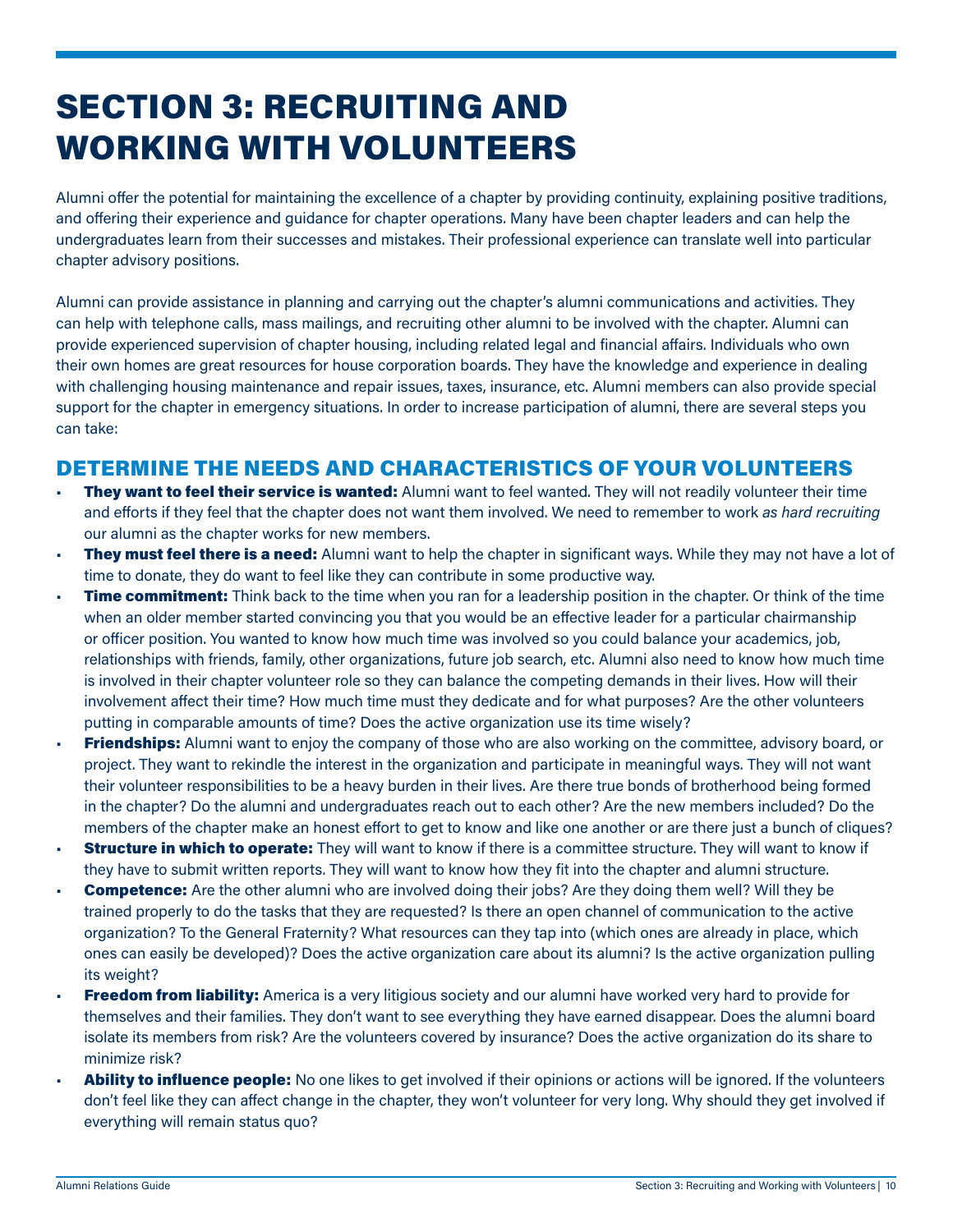- <span id="page-12-0"></span>**Information:** What is the situation? How did it get to this state? What has been attempted to improve it? What worked, what failed? Who are the important contacts and how can they be reached? What resources are available? What is the volunteer expected to do?
- **Community:** Do the alumni and undergraduates work together or are they constantly bickering? Is the chapter in good standing with the university? What is the university's (or key university members') opinion of the Greek community? Does the chapter get along and get involved with the other members of the Greek community? How do our neighbors perceive us?
- **Recognition:** Are the volunteers ever recognized and rewarded for the time, effort, and dedication they put in? Does the recognition only come from other alumni or do the undergraduates see the importance of the volunteers?
- Authority/Power: If they are put in a situation in which they have to make a decision or reprimand individual members or the chapter, will they have the ability to do so? Will their reprimand have any weight? Will it be backed by the alumni board or active organization?
- **Creativity:** Will this person be doing the same tasks over and over, or will he be able to try new things, or try old things in different ways?
- **Challenge:** How will this person be kept interested? You don't want things to get boring or stale for your volunteers, so try to challenge them and make them rise to the occasion.
- Advancement: After a person has served as a volunteer for a period of time, is there room for him on the alumni board? Will he have the opportunity to become a General Officer?

# GET THEIR COMMITMENT

You don't just want time from these people-you want emotional involvement. Our members need to expect the best and should look for it every day. The alumni board and house corporation can exemplify this for them.

To create an effective and committed board, it is important to get the right people. This may be harder than it sounds, as board positions are often used as a reward for active volunteers or offered to the nearest available warm body. Instead, organizations should recruit for expertise and strive for diversity and mix of experience.

#### ASK APPROPRIATE QUESTIONS

When recruiting board members, you want to find willing, able, and committed board members. The best way to determine whether or not an individual fits this mold is to ask him questions:

- Why are you interested in the organization?
- Why are you interested in serving on the board?
- Do you have any previous board service, leadership or volunteer experience?
- Are you presently serving on other boards?
- How will the organization benefit from your participation?
- What will you need to make your experience satisfying?
- What kind of time and financial commitments will you be willing to make?
- Can we expect you to come to board meetings regularly?

Many organizations look at how to recruit board members, but often do not look at practical ways to plan transition and succession. Boards should identify the skills needed and existing on the board.

#### COMMUNICATE EXPECTATIONS AND INDIVIDUAL BOARD MEMBER RESPONSIBILITIES

It is important to let prospective board members know what will be expected of them and to clarify their roles and responsibilities at the beginning of the recruitment process. Expectations should include that board members:

- Attend all board and committee meetings and functions
- Be informed
- Review appropriate materials prior to meetings and events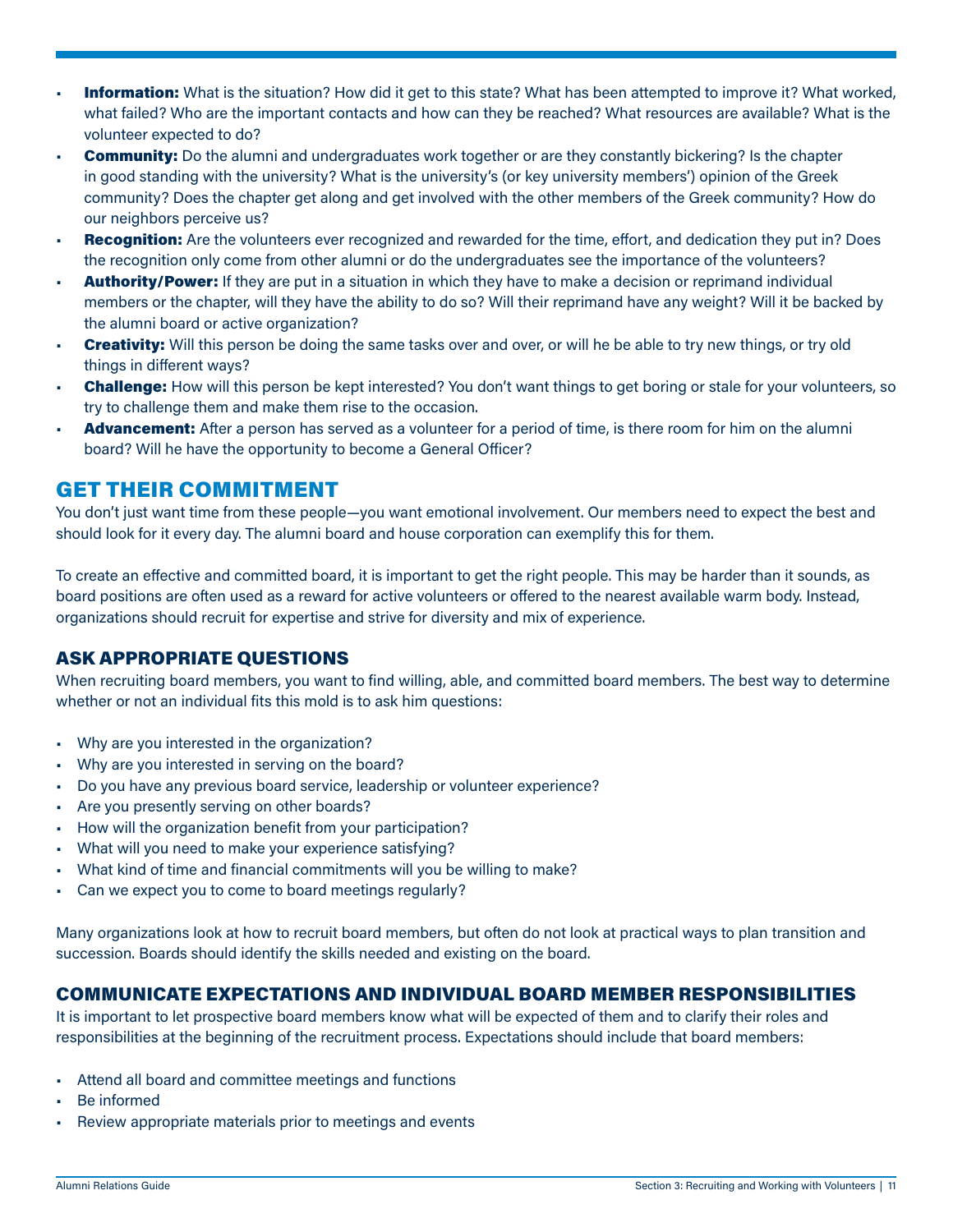- <span id="page-13-0"></span>• Make a personal financial contribution
- Inform others about the organization
- Suggest potential board nominees

#### WHAT PROSPECTIVE BOARD MEMBERS SHOULD KNOW AND ASK BEFORE JOINING THE BOARD

- What is the organization's mission?
- Whom does the organization serve?
- Are the organization's members/stakeholders satisfied with the organization?
- How do the organization's current programs relate to the mission?
- Can I observe the programs firsthand?
- Does the organization have a strategic plan that is reviewed and evaluated on a regular basis?
- Is the financial condition of the organization sound?
- Does the board discuss and approve the annual budget?
- How often do board members receive financial reports?
- How is the board structured?
- Are there job descriptions for board members and committee members?
- Are there descriptions of responsibilities/expectations for each committee and the board as a whole?
- Who are the other board members?
- Are conflicts of interest prevented between board members and the organization?
- What are the legal liabilities of board membership?
- Is directors and officers liability coverage provided?
- How do you think I can contribute as a board member?
- How much time is required for meetings and special events?
- How are committee assignments made?
- Is there any board member training and orientation?
- Are there opportunities for continuing board member development and education?
- What is the board's role in fundraising?
- Will I be expected to make a specific annual financial contribution?
- What role will I play in soliciting donors?

#### PROSPECTIVE BOARD MEMBERS MUST ASK THEMSELVES

- Am I committed to the mission of the organization?
- Can I contribute the time necessary to be an effective board member?
- Am I comfortable with the approach and tone of the organization's efforts?
- Can I contribute financial support consistent with the organization's expectations of board members with my own means and priorities?
- Can I place the organization's purposes and interests above my own professional and personal interests when making decisions as a board member?

#### BACKGROUND MATERIALS PROSPECTIVE BOARD MEMBERS SHOULD REVIEW

- The organization's annual report
- The most recent audited financial statement
- The long-range program and financial plan
- A list of current board members and titles
- A description of board members' responsibilities
- A board organization chart
- The organization's newsletter and other publications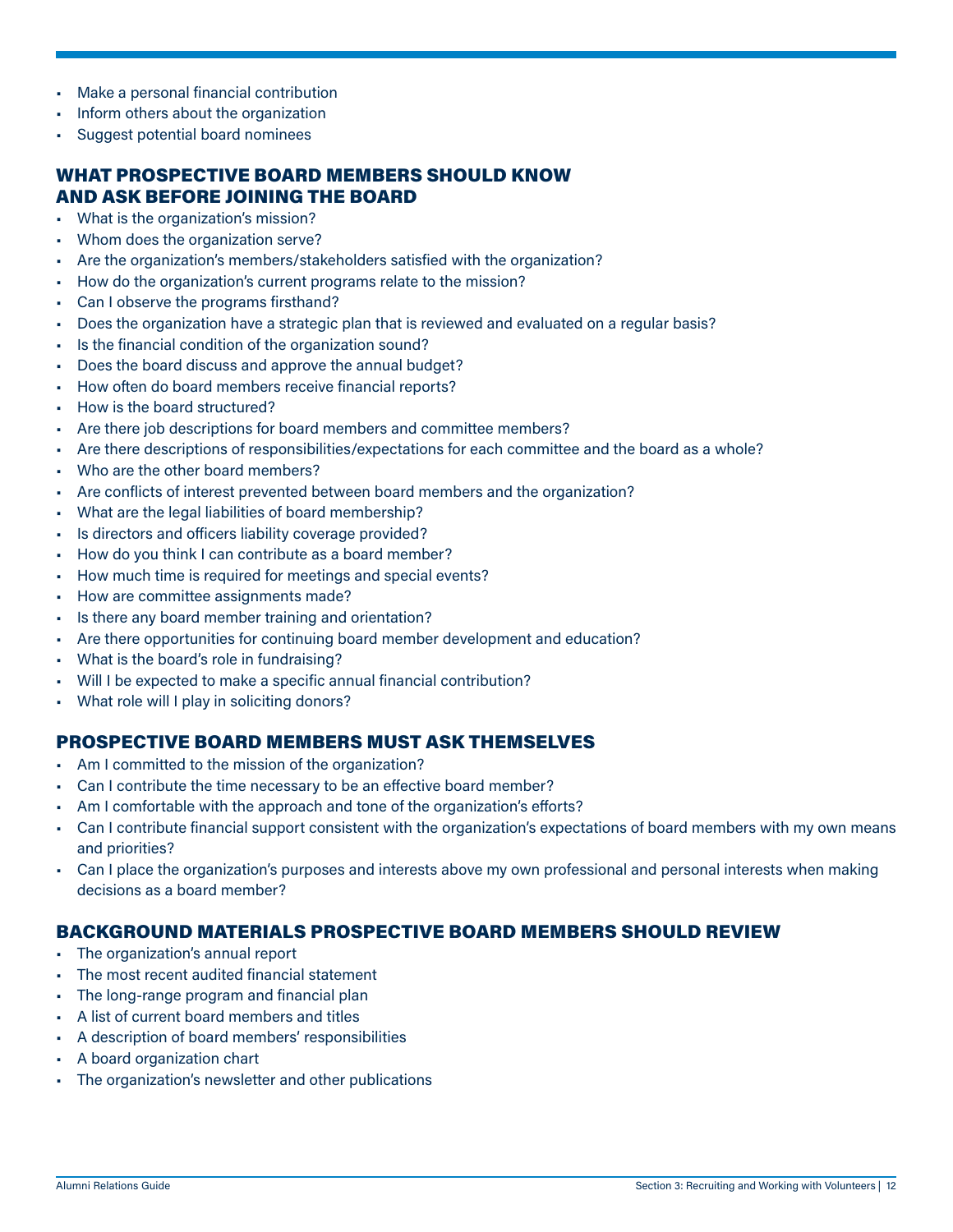# <span id="page-14-0"></span>FOCUS

As you recruit new board members, think about your real needs and the volunteer's time commitment. Their time is important to them and you do not want to scare them off, overwhelm them, or burn them out. Get the volunteers to do only what you need them to do at first. Don't try to give them too many tasks right away—especially tasks that seemingly have no end in sight. As volunteers complete their tasks and show their effectiveness and proficiency, you can engage them in new ways and increase their participation over time.

## REMEMBER THE KEYS TO A STRONG ALUMNI BOARD OR GROUP OF VOLUNTEERS

- Find out who they are!
- Assess the current makeup of your volunteers
- Orient your volunteers and board members
- Plan for ongoing volunteer efforts
- Involve your volunteers
- Acknowledge and recognize your volunteers and board members.

# KEEP A VOLUNTEER PROFILE

Ask your volunteers to fill out a form so that you will have their information on file. This will help you know who they are and how to contact them.

# THE END RESULT

If you have been diligent in your recruitment process and have asked the appropriate questions and provided the requisite information, your organization will have board members who will demonstrate their commitment to your group. Your board members will be willing to:

- Be an AMBASSADOR: help tell your story.
- **Be an ADVISOR:** make effective decisions
- **Be an ADVOCATE:** be roaringly enthusiastic for the organization's mission
- **Provide ACCESS:** help bring and influence others on behalf of the mission
- **Provide AFFLUENCE:** give as much as possible
- **Provide ASSISTANCE:** volunteer for as many activities as possible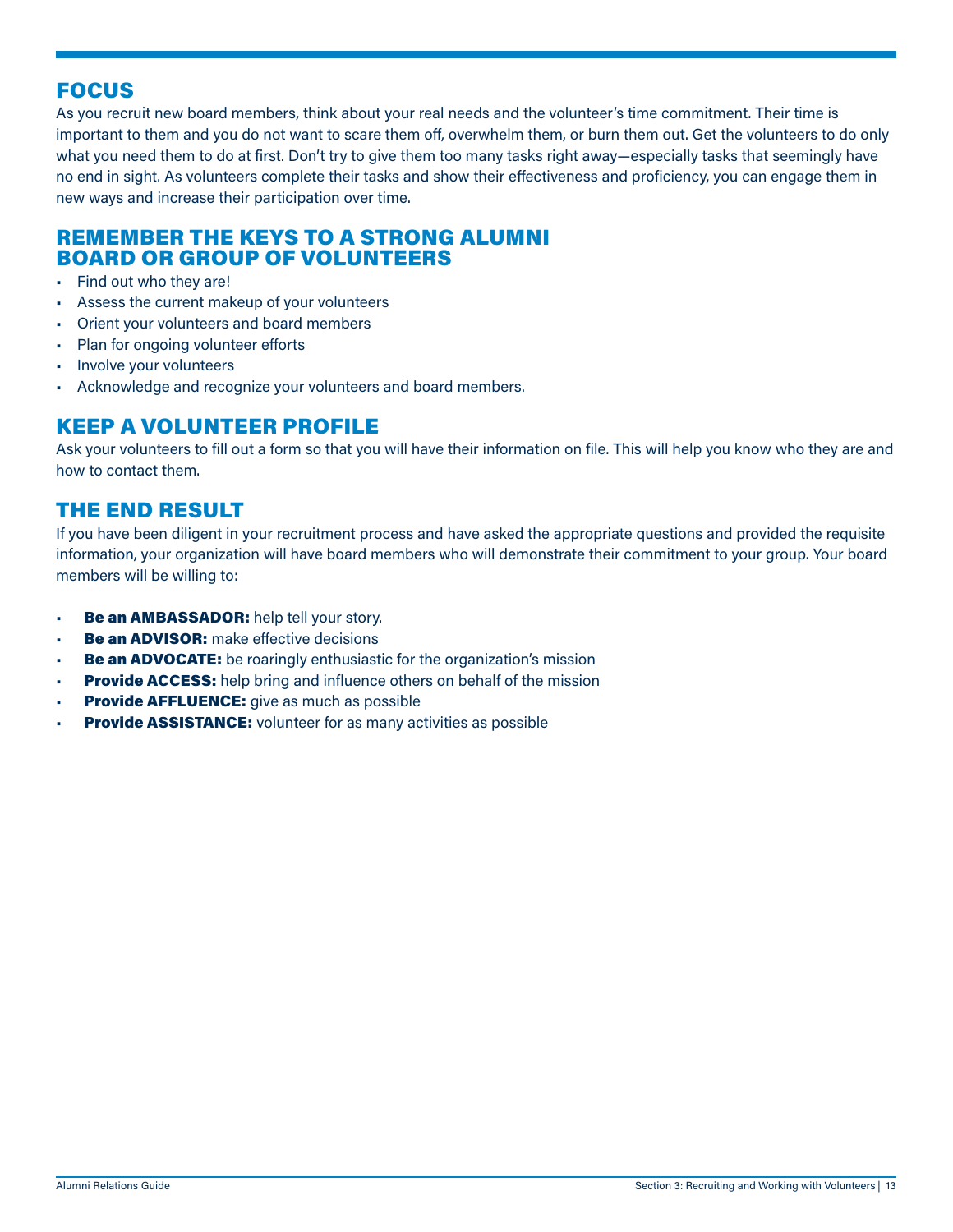# <span id="page-15-0"></span>101 WAYS TO CREATE GOOD VOLUNTEERS

- 1. Meet them
- 2. Greet them
- 3. Orient them
- 4. Introduce them
- 5. Appreciate them
- 6. Acknowledge them
- 7. Educate them
- 8. Inform them
- 9. Enrich them
- 10. Make them feel welcome
- 11. Make them feel needed
- 12. Make them feel worthwhile
- 13. Make them feel wanted
- 14. Make them feel interesting
- 15. Make them feel capable
- 16. Make them feel talented
- 17. Make them feel comfortable
- 18. Make them feel valued
- 19. Make them feel heard
- 20. Make them feel helpful
- 21. Facilitate their learning
- 22. Offer them assistance
- 23. Offer them training
- 24. Offer them your friendship
- 25. Offer them your help
- 26. Be prepared
- 27. Be knowledgeable
- 28. Be interested
- 29. Be organized
- 30. Be open
- 31. Be receptive
- 32. Be honest
- 33. Be non-judgmental
- 34. Administer wisely
- 35. Seek their opinions
- 36. Seek their ideas
- 37. Seek their biases
- 38. Seek their knowledge
- 39. Seek their cooperation
- 40. Acknowledge their ideas
- 41. Know yourself
- 42. Develop your skills
- 43. Orchestrate skillfully
- 44. Implement workable suggestions
- 45. Provide reasons to feel proud
- 46. Provide growth experiences
- 47. Provide avenues for accomplishment
- 48. Provide for public acclaim
- 49. Provide a chance to socialize
- 50. Provide support for their efforts
- 51. Use their skills
- 52. Use their intelligence
- 53. Use their motivation
- 54. Use their enthusiasm
- 55. Use their offerings
- 56. Use their time wisely
- 57. Use their interest
- 58. Use their capabilities
- 59. Use their knowledge
- 60. Provide an opportunity to make friends
- 61. Let them have fun
- 62. Show consideration
- 63. Acknowledge their individual needs
- 64. Don't abuse them
- 65. Don't abuse their time
- 66. Don't abuse their intelligence
- 67. Don't abuse their friendship
- 68. Don't abuse their priorities
- 69. Don't abuse their good will
- 70. Don't abuse their good intentions
- 71. Give them a chance to have an impact
- 72. Give them a chance to demonstrate commitment
- 73. Offer a listening ear
- 74. Offer your time
- 75. Offer your guidance
- 76. Help them to grow
- 77. Help them meet new people
- 78. Help them face new challenges
- 79. Help them feel involved
- 80. Help them feel a part of things
- 81. Help them learn new skills
- 82. Help them feel significant
- 83. Help them to become self-directed

Alumni Relations Guide Section 3: Recruiting and Working with Volunteers | 14

84. Help them to understand themselves

- 85. Help them sort out their values
- 86. Respect their need to be heard
- 87. Respect their need to have some control
- 88. Respect their need to be recognized
- 89. Respect their need to be praised
- 90. Respect their need to experience success
- 91. Respect their need to fit in
- 92. Respect their need to contribute
- 93. Respect their need to be acknowledged
- 94. Respect their need to have a say in decisions
- 95. Respect their need to prepare for other roles
- 96. Respect their need to be respected
- 97. Respect their need to be admired
- 98. Respect their need to be seen as valuable

101. Believe in them

99. Develop their leadership skills 100. Recognize them as individuals